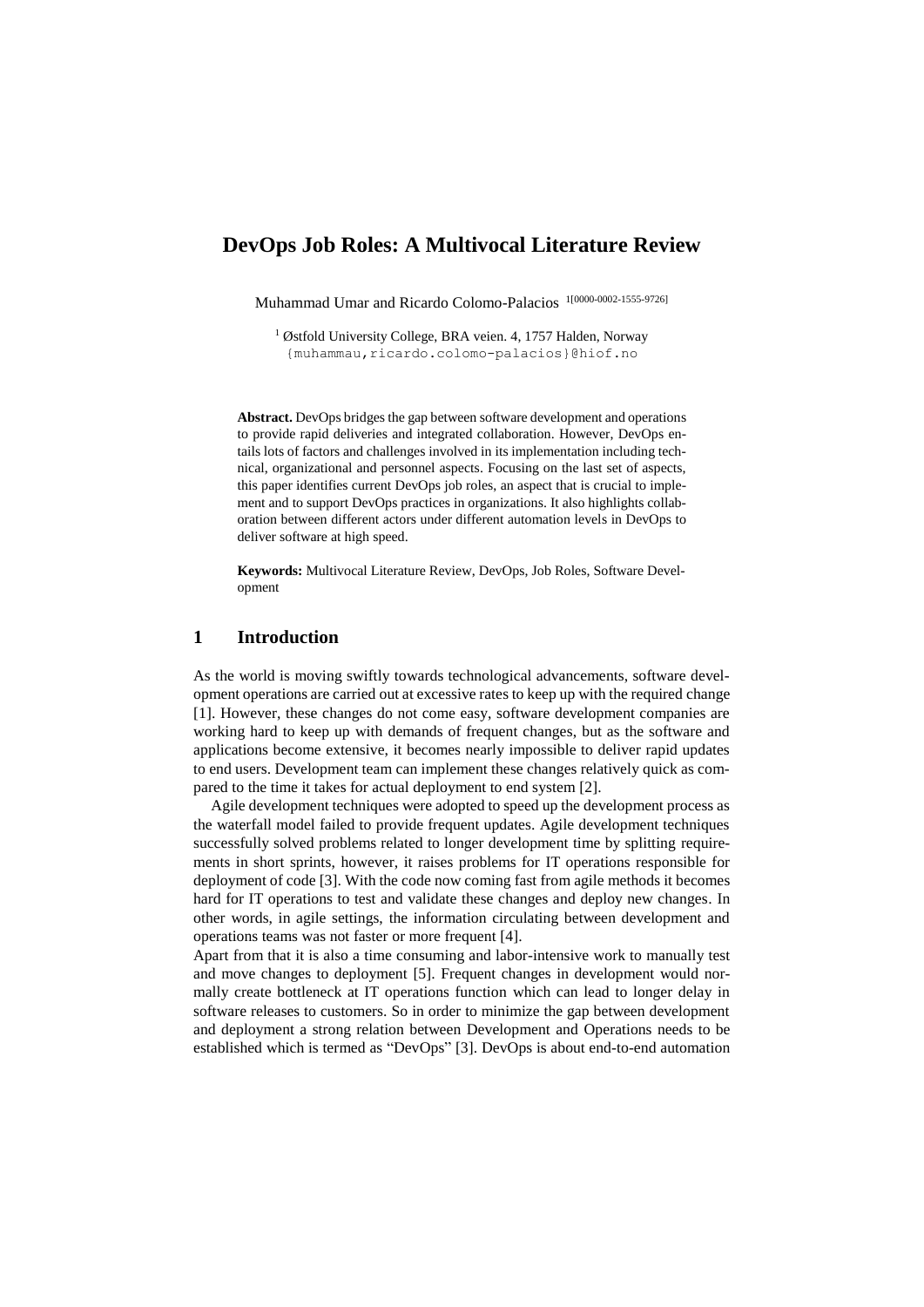in software development and delivery [6]. Inside DevOps arena, microservices architectures [7] are one of the main enablers in the adoption of DevOps [8], given that DevOps is grounded in the cloud [4].

The origin DevOps can be traced back to 2008 at Agile Conference in which Debois pointed out the need to improve collaboration between development and operations teams in order to deliver rapid response time to customer demands [9].

DevOps follows the **CI**/**CD** pipeline (Constant Integration/Constant Delivery) towards software automation. After the pioneering adoptions by big companies, many software companies are increasingly switching to DevOps to support short feedback loops and automated processes. In a recent study [10], authors indicate that one of the main reasons behind the adoption of DevOps is the acceleration of time-to-market while delivering high-quality products. While there are many benefits to adopting DevOps, companies and organizations also face many challenges during the transition. A company may have to undergo cultural changes to achieve DevOps [1].

DevOps provides greatest job satisfaction than agile [11]. DevOps follow agile principles for collaborative work and further extend them to broader perimeters. Grouping development and operations team improved team satisfaction. DevOps required strong collaboration between team members of different expertise to reach common ground, many challenges arise during the process so it required both strong hard and soft skills [11]. In a scenario in which technical issues regarding DevOps automation are more studied, however, there is no consensus on how to effectively empower collaboration among departments and persons [12]. Literature reported poor team performance as one of the aspects to improve in DevOps projects [13] being close communication, integration and collaboration measures to tackle this problem. DevOps fosters the formation of cross-functional squads in which there is a need among team members to contemplate and forestall the job to be completed by other members [3].

DevOps capable and experienced team members are hard to find as DevOps is still in emerging phase [14]. Different DevOps job roles require a comprehensive collaboration among team members, and each role is not just limited to a specific task but intertwined with one another. However major responsibility of these roles include planning, building and running within a team [15]. Release Manager, Architect, Product Owner, Department/Project Manager and Production Engineer are key roles to any DevOps environment. Developer is also crucial to DevOps as they share knowledge and collaborate, but we will not discuss them during this study because there is no significant challenges for them moving toward DevOps [3]. There exists several other software engineering job roles such as business specialist, test managers, QA engineer, which are not included in this study as they don't directly influence DevOps environment [1].

The rest of this paper is structured as follows: Section 2 describes the study method followed by results presented in Section 3. Finally, Section 4 presents conclusions and future research directions are depicted in Section 5.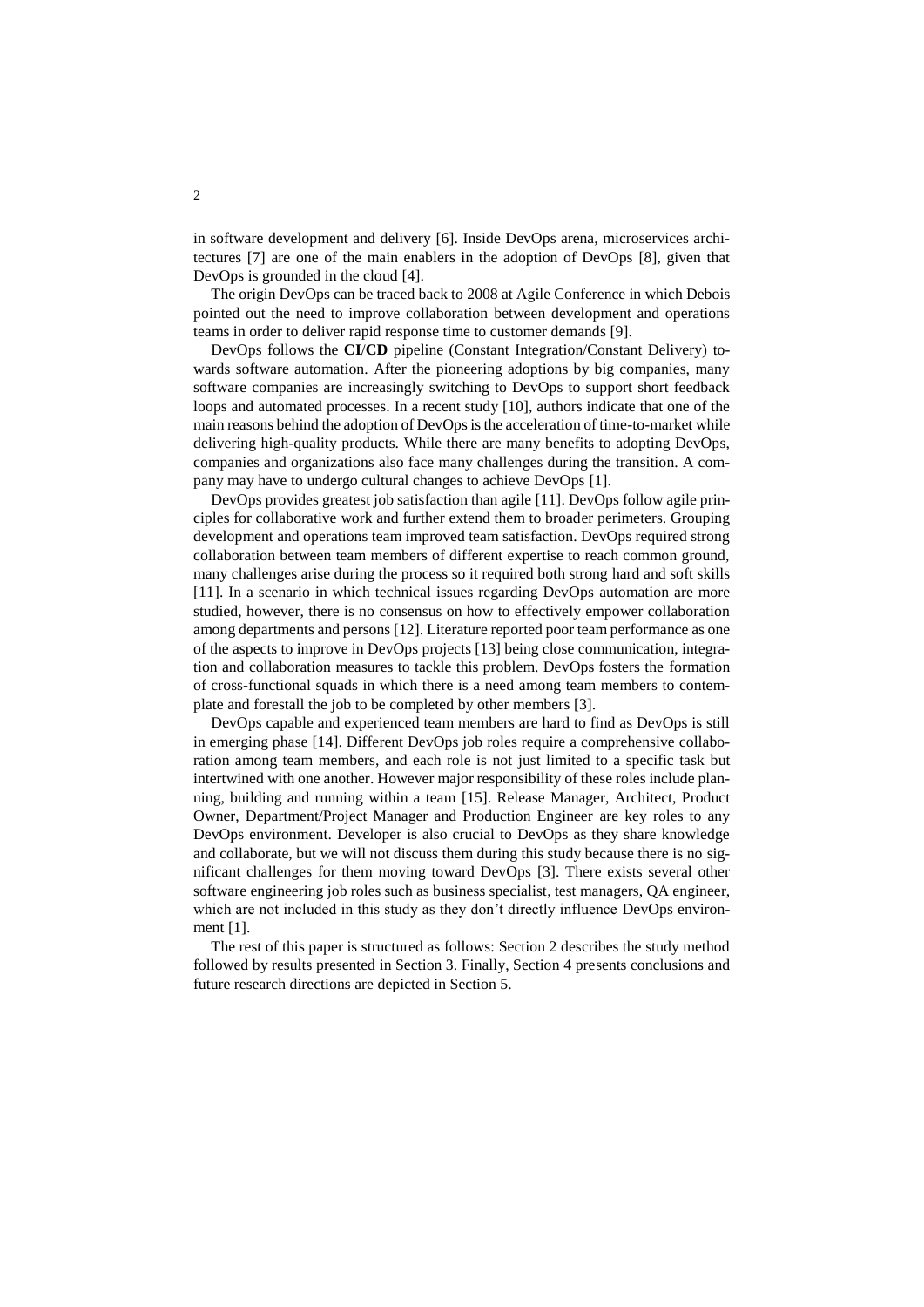# **2 Research approach**

### **2.1 Multivocal Literature Review**

This study helps to identify and analyze various DevOps job roles that can make a successful and functioning DevOps environment. It also identifies key responsibilities for each role and how these roles contribute to **CI**/**CD** pipeline. Academic literature on selected topic is quite limited and gray literature must be included to provide further insights. So, in order to achieve goals presented earlier, authors adopted a multivocal literature review (MLR) as the selected method. In MLRs academic literature and gray literature are combined, academic literature represents scientific literature whereas gray literature involves all other sources of information like blog, post, websites, newspaper articles, white papers etc. Research is piloted observing known guidelines for counting grey literature and performing MLRs in software engineering [16] as well as guidelines in paper writing in ICT related disciplines [17].

## **2.2 Research questions**

The goal of this study to understand different job roles in DevOps and their importance at different stages of development and deployment, so, in order to accomplish the aim of this paper, three research questions (RQs) are formulated. There are two researchers involved in this study, first author is responsible for the selection procedure and provide initial results while second author assessed the process, checked the results and supervised answers to research questions, the research questions are as follows:

- **RQ 1:** What are major DevOps Job Roles?
- **RQ 2:** What are different automation levels in DevOps?
- **RQ 3**, How different job roles collaborate at each automation level

### **2.3 Selection of studies**

This section illustrates all the phases required for collecting literature for reviews, including the selection of which online databases will be used for searching literature. This section also explains search strategy, inclusive and exclusive criteria to find relevant literature for review.

### **Databases:**

The listed databases were recommended by the library of Østfold University College for selecting academic literature on the topic under review in this study.

- ACM
- IEEE
- Springer
- Science Direct
- Google Scholar

Apart from the internal recommendations mentioned earlier, these sources were chosen given that they are among the most relevant sources of information in the broad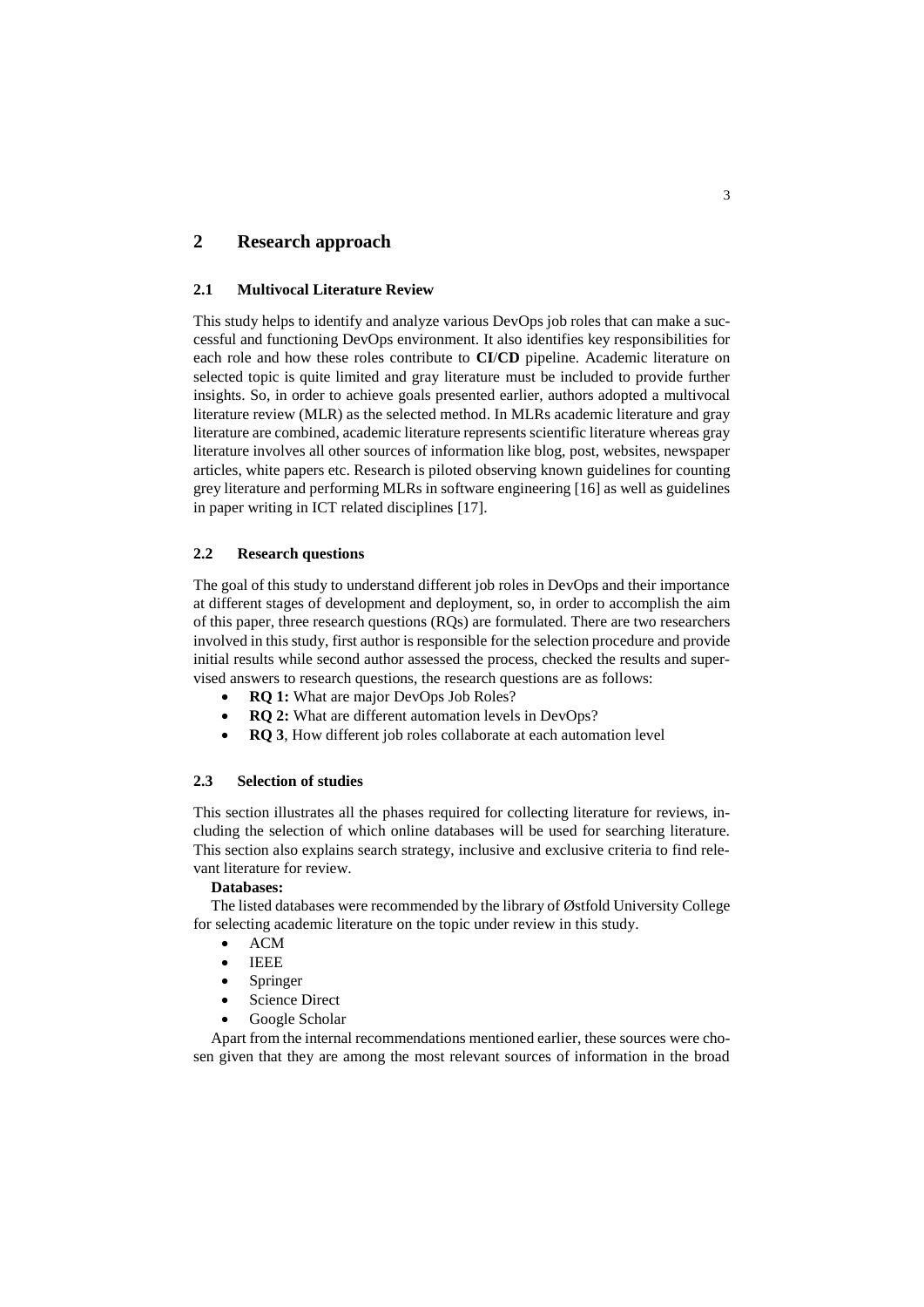computing field. Also, in order to find relevant grey literature, the following search engines are used.

- Google Search
- Bing

# **Search terms:**

The first step towards building a search strategy is to identify potential keywords that can pin-point research to literature that is relevant to topic and helps to achieve the goals of this study.

After the initial screening the potential keywords for this study are identified. These keywords include "DevOps" and "Job Roles". These keywords are not case sensitive, so now only thing required is to rearrange keywords in a manner that it brings out relevant literature either gray or academic. After testing following search string is used to conduct this review:

## *("DevOps") AND ("Job Roles")*

### **Inclusion and exclusion criteria:**

Once search results are obtained by applying the search query mentioned in previous step, a list of inclusive and exclusive criteria needs to be determined to limit content to fewer and relevant literature that aligns well with objective of this study.

### **Inclusion criteria:**

- Papers that precisely deals with DevOps Job Roles.
- Literature that discusses major DevOps Job Roles.
- Literature that discusses advantages/benefits DevOps Job Roles.
- Literature that discusses challenges/limitations DevOps Job Roles.
- Literature only retrieved from the first 15 pages of Google Search & Bing.

### **Exclusion criteria:**

- Papers that are not accessible.
- Studies that contain required keywords but are not relevant to this study.
- Duplicates found in Google Scholar.
- Literature not available in English.

### **2.4 Literature retrieval**

Literature retrieval involved finding the relevant literature in an efficient and organized way. Four stages were designed to achieve the goal, first stages documents all the papers that are returned by applying initial search string. Second stages filters papers based on the inclusive and exclusive criteria. Third stages involve reading of title, keywords and abstract to identify papers that are relevant to study. Fourth stage is an indepth study of entire paper by a full text read to see how it can help to achieve the objectives of this study.

### **2.5 Data storage**

Retrieved literature is stored systematically in a reference manager, namely Zotero, Furthermore, important papers were color coded for references during this study in order to facilitate their classification in this study.

### 4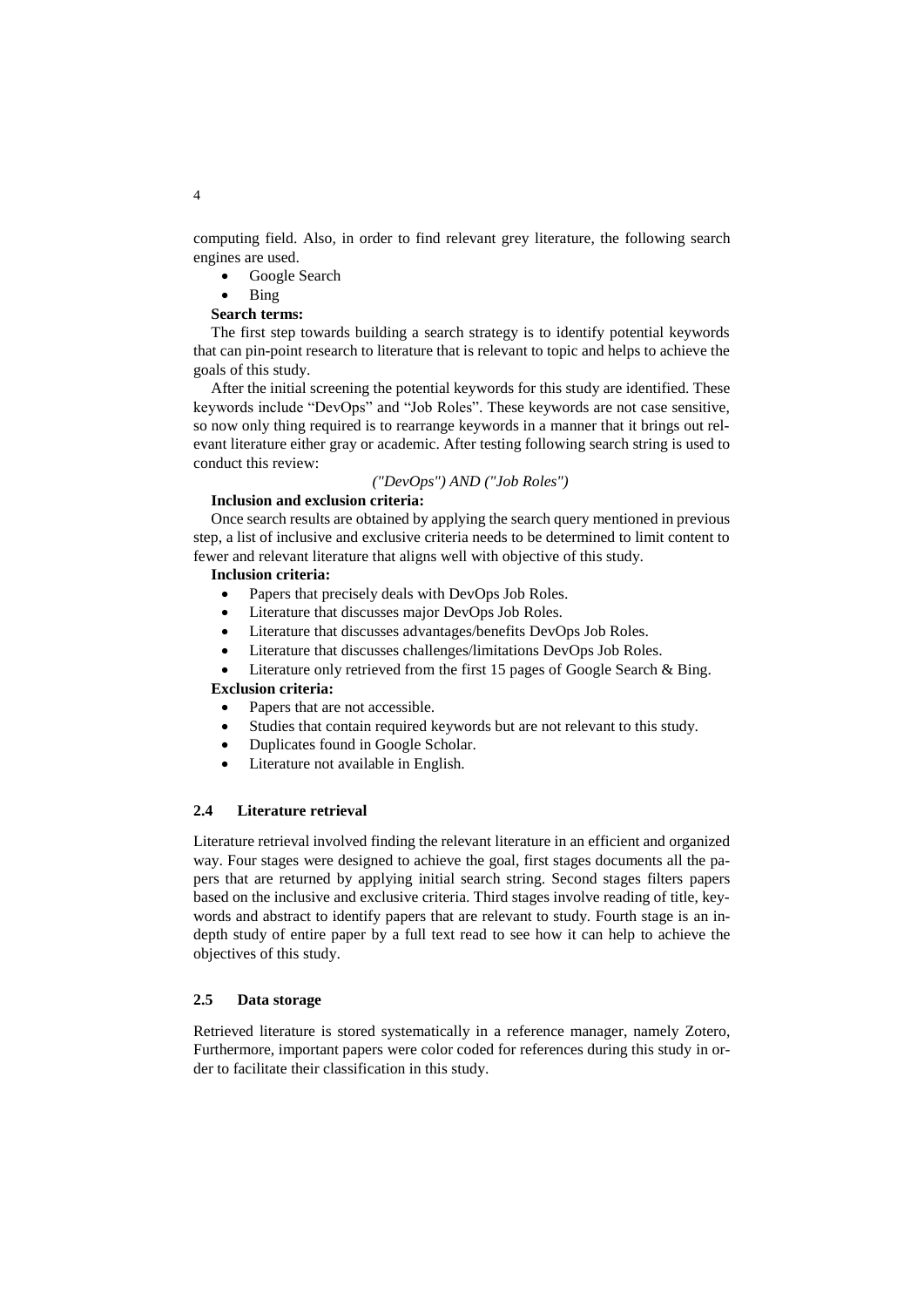# **3 Results**

In what follows, obtained results previous sections will be discussed to answer formulated RQs.

### **3.1 Studies retrieved**

In Table 1 authors show the quantity of papers and articles retrieved from different stages of literature retrieval, first stage shows the total number of papers returned after applying search query, second stage shows papers after applying inclusive and exclusive criteria, third stage shows relevance of papers based on title and abstract, and fourth stage shows paper with full depth analysis. Table 2 contains the final set of 11 papers selected indicating the reference and the title of each of these papers.

| <b>Source</b>         |         |     |    |  |
|-----------------------|---------|-----|----|--|
| <b>ACM</b>            |         |     |    |  |
| <b>IEEE</b>           | 10      | n   |    |  |
| Springer              | 18      | 8   | 6  |  |
| <b>Science Direct</b> |         |     | O  |  |
| Google Scholar        | 149     | 45  | 24 |  |
| Google                | 463,000 | 150 | 12 |  |
| <b>Bing</b>           | 65,600  | 150 |    |  |
| <b>TOTAL</b>          | 528,786 | 361 | 51 |  |

**Table 1.** Number of papers analyzed per stage

| #              | Title                                                                                                                                  | <b>Reference</b>  |
|----------------|----------------------------------------------------------------------------------------------------------------------------------------|-------------------|
| 1              | A Large Agile Organization on Its Journey<br>Towards DevOps                                                                            | $\lceil 1 \rceil$ |
| $\overline{2}$ | The Impacts of Digital Transformation, Ag-<br>ile, and DevOps on Future IT curricula                                                   | $\lceil 2 \rceil$ |
| 3              | From Agile to DevOps: Smart Skills and<br>Collaborations.                                                                              | $\lceil 3 \rceil$ |
| 4              | DevOps for Developers                                                                                                                  | $\lceil 5 \rceil$ |
| 5              | Orchestrating automation and sharing in<br>DevOps teams: a revelatory case of job sat-<br>isfaction factors, risk and work conditions. | [11]              |
| 6              | A Survey of DevOps in the South African<br>Software Context                                                                            | [14]              |
|                | Are you ready for DevOps? Required skill<br>set for DevOps teams                                                                       | [15]              |
| 8              | DevOps and the Product Owner - what<br>changes?                                                                                        | [18]              |

**Table 2.** List of Primary Studies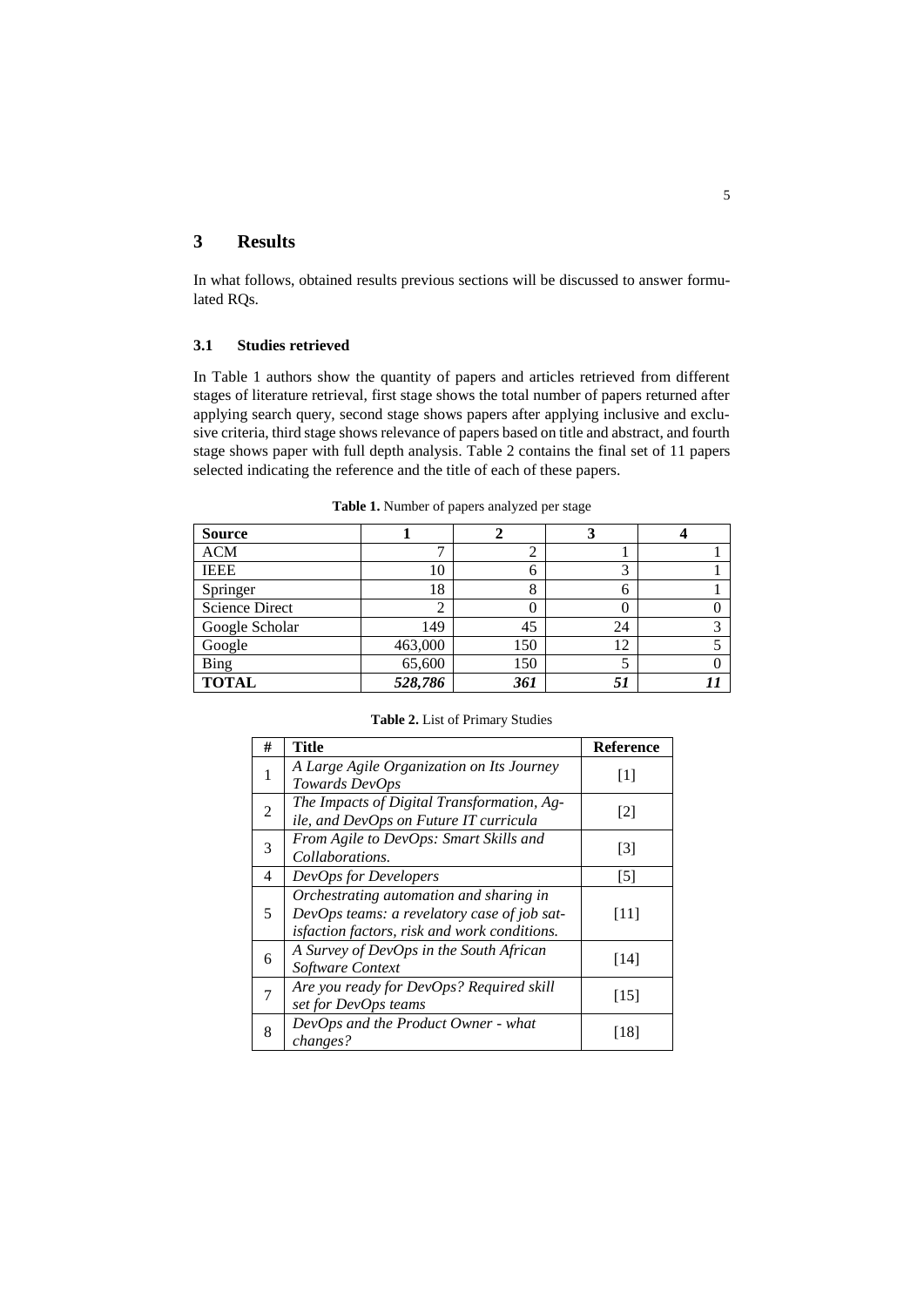| 9   | DevOps Release Manager - Roles, responsi-<br>bilities, and salary insights, | [19] |
|-----|-----------------------------------------------------------------------------|------|
| 10  | Cloud and DevOps: CI/CD and Market<br>Analysis                              | [20] |
| -11 | DevOps Career Path: 6 Demanding & Di-<br>verse Roles                        | [21] |

### **3.2 RQ1: What are major DevOps Job Roles?**

Although everyone involved in Software Development and IT Operations is part of the DevOps functional chain, few roles play a crucial role in determining success and failure of DevOps. These roles are as follows:

- Product Owner
- Architect
- Production Engineer
- Department/Project Manager
- Release Manager

Developer is not part of major DevOps job roles because developer does not have any significant challenge in moving towards DevOps. These roles are identified as important by performing a 2 stage experiment process in a large European IT services firm [3]. However, other research articles discuss DevOps job roles and responsibilities but does not assign importance to any job role. The description of the roles in DevOps are as follows:

### **Product Owner**

A product owner is responsible for representing client during the entire lifecycle from development to deployment. It is real operation role that links business to project management. And product owner is responsible for managing the product backlog. Product owners understand the vision of project and responsible for deliveries, with fewer deliveries before DevOps, but now with DevOps they must move faster to keep up with instant updates. Product owners also needs to think in terms of system [18].

#### **Architect**

A crucial member of the team as they are responsible for setting up system and functional architecture. They must strongly communicate with project manager to exchange information. Architect is responsible for setting up smooth transition between development and operation functions [3]. Architect focus is towards setting up smooth CI part in the DevOps pipeline.

### **Production Engineers**

Production Engineers are production integrators, they are also tester and responsible for productions. operations, incident monitoring, user support.

#### **Department/Project Manager**

Project managers are responsible for collaborating between all other actor, to debate budget, tracking and prioritization of items. Sometimes also work with functional architecture.

### **Release Manager**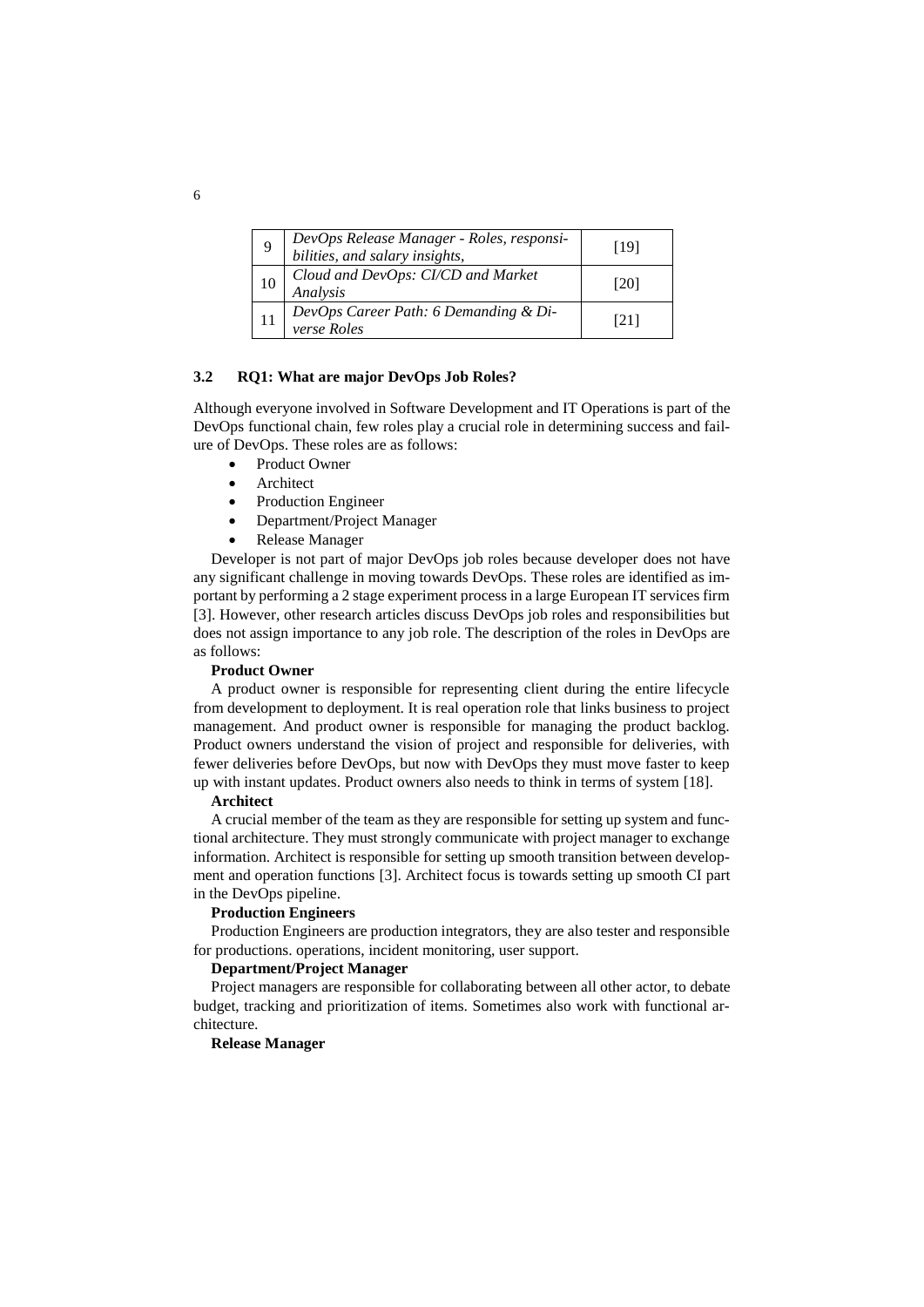Release manager is a crucial member towards safeguarding success of project. They are responsible for handling Constant Delivery (CD) part of a DevOps pipeline [19].

#### **3.3 RQ2: What are different automation levels in DevOps?**

There are three major automation levels in DevOps [3], they are listed as follows.

### **Automation Level 1 (Agile):**

Automation level 1 represents traditional agile development life cycle in which development and operations are working in silos without any proper sharing, no automation in release so it's fine to say the DevOps is not realized during automation level 1.

### **Automation Level 2 Continuous Integration**

The operation requests to be in line with development, during this automation process more focus is provided toward the integration part between development and operation, the reason behind is company policy toward rapid movement of code form development to production, performs unit testing, study shows that 53% of companies using DevOps prefer continuous integration [20].

## **Automation Level 3 Continuous Deployment**

Fully automated DevOps pipeline performs integration testing, user testing, performance testing. Here the development needs to be aligned with operations. Greater the level of automation requires more sharing and mutual discussion.

### **3.4 RQ3: How different job roles collaborate at each automation level?**

In order to solve this RQ, we focus on a paper presenting a study conducted in a large European IT Services company with over 15000 employees. 12 teams were selected from the company which were following agile and DevOps techniques [3]. The study showed the collaboration between operation and development can be divided in three different automation levels.

#### **Collaboration during Automation Level 1**

During automation level 1 the development and operations has little collaboration between each other compared to communication within Development and also within Operations teams.

### **Collaboration during Automation Level 2**

At this level, development and operations have almost equal communication with one another and among themselves, however internal communications can be a bit higher.

#### **Collaboration during Automation Level 2**

At this level, development and operations present a perfect balance in the communication both internally and externally.

# **4 Conclusion**

In this paper, authors present a MLR devoted to analyze DevOps Job Roles. With the goal of identifying major DevOps job roles, how DevOps affects each role, different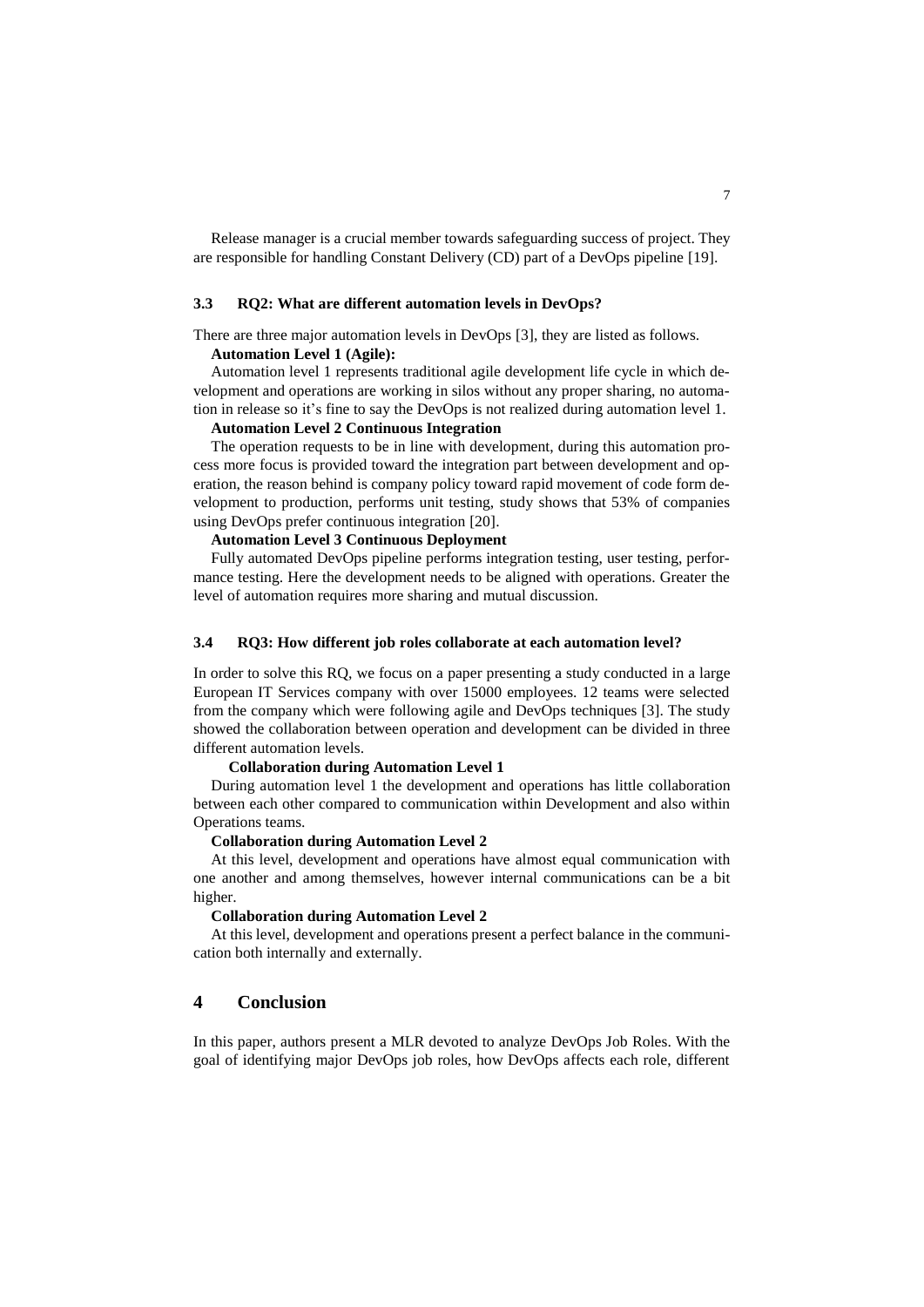automation level in DevOps process and how different automation level increase or decrease collaboration between different job roles. Different literature databases and search engines were used for gathering literature used in this study.

DevOps is rapidly increasing field of software development [21], it's less about code and more about collaboration between individual to improve integration and delivery pipeline. DevOps expert requires diversity in skills as it requires knowledge of development and operations functions. It also addresses barriers in DevOps, various factors that impose problems for a new company to adopt DevOps [1].

# **5 Future Work**

The research in this study is limited to few DevOps job roles and automation levels associated with them. However, DevOps is still evolving rapidly, so it is important that each software engineering role and process needs to be redefined to align with DevOps concepts. Also, there are several challenges involved for an organization to move towards DevOps from traditional development techniques because of insufficient technical skills existing within an organization. Research can be done towards mitigating these aspects. In order to help organizations in the adoption and implementation of DevOps, a recent paper provides guidance to adopt DevOps, including a generic process and a mapping of roles [22].Following this path, authors would like to map this approach with more stablished approaches. Finally, given the increasing importance of DevSecOps or SecDevOps [23], authors would like to perform research on job roles in this evolution of DevOps to check for specific job roles in the approach. Also, specific studies in line with [24] are planned to study competences and skills beyond roles.

## **References**

- 1. Kuusinen, K., Balakumar, V., Jepsen, S.C., Larsen, S.H., Lemqvist, T.A., Muric, A., Nielsen, A.Ø., Vestergaard, O.: A Large Agile Organization on Its Journey Towards DevOps. In: 2018 44th Euromicro Conference on Software Engineering and Advanced Applications (SEAA). pp. 60–63 (2018). https://doi.org/10.1109/SEAA.2018.00019.
- 2. Betz, C., Olagunju, A.O., Paulson, P.: The Impacts of Digital Transformation, Agile, and DevOps on Future IT curricula. In: Proceedings of the 17th Annual Conference on Information Technology Education. p. 106. Association for Computing Machinery, New York, NY, USA (2016). https://doi.org/10.1145/2978192.2978205.
- 3. Hemon, A., Lyonnet, B., Rowe, F., Fitzgerald, B.: From Agile to DevOps: Smart Skills and Collaborations. Inf Syst Front. 22, 927–945 (2020). https://doi.org/10.1007/s10796-019-09905-1.
- 4. Gokarna, M., Singh, R.: DevOps: A Historical Review and Future Works. In: 2021 International Conference on Computing, Communication, and Intelligent Systems (ICCCIS). pp.  $366-371$  (2021). https://doi.org/10.1109/ICCCIS51004.2021.9397235.
- 5. Hüttermann, M.: DevOps for Developers. Apress (2012).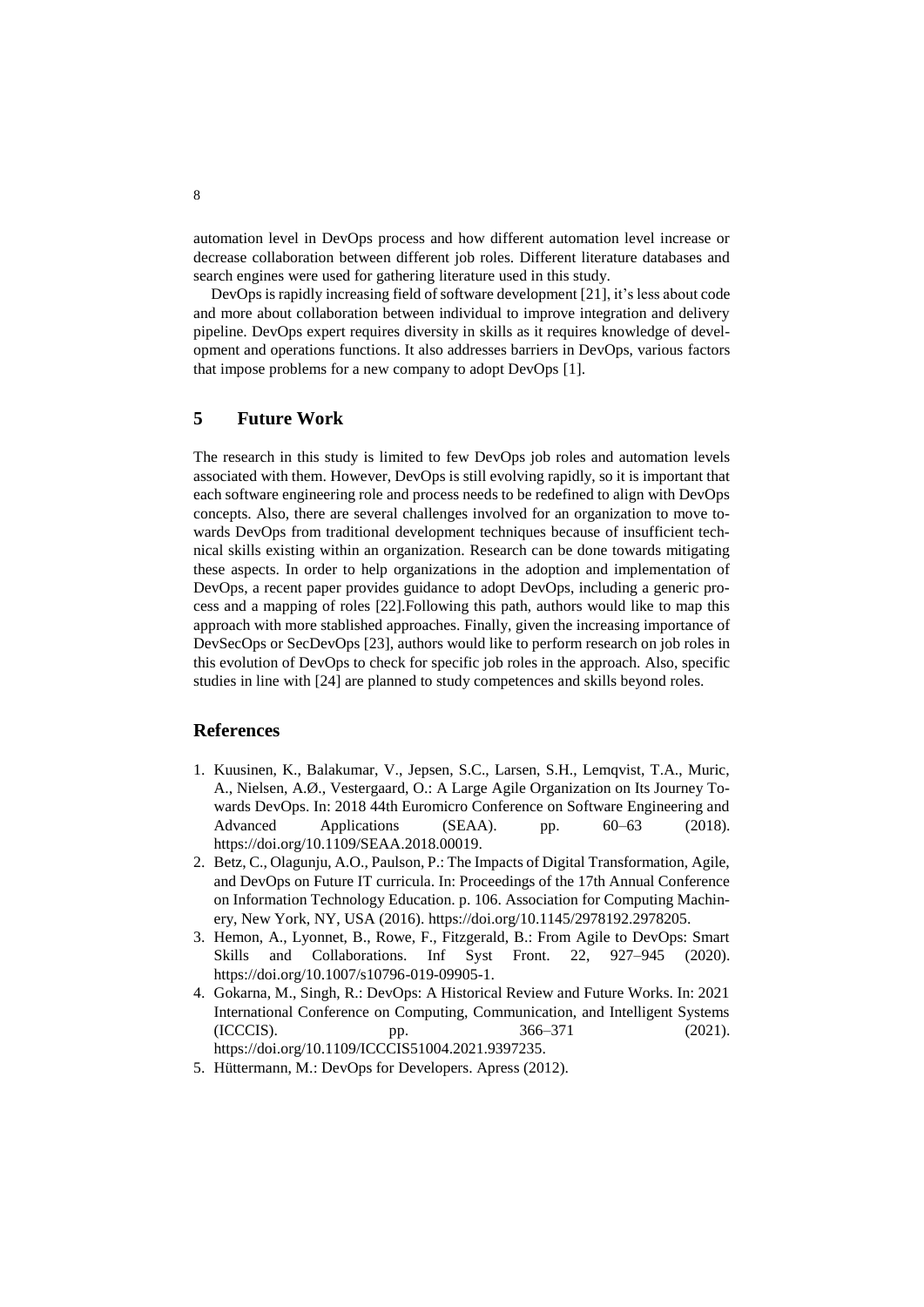- 6. Ebert, C., Gallardo, G., Hernantes, J., Serrano, N.: DevOps. IEEE Software. 33, 94– 100 (2016). https://doi.org/10.1109/MS.2016.68.
- 7. Larrucea, X., Santamaria, I., Colomo-Palacios, R., Ebert, C.: Microservices. IEEE Software. 35, 96–100 (2018). https://doi.org/10.1109/MS.2018.2141030.
- 8. Waseem, M., Liang, P., Shahin, M.: A Systematic Mapping Study on Microservices Architecture in DevOps. Journal of Systems and Software. 170, 110798 (2020). https://doi.org/10.1016/j.jss.2020.110798.
- 9. Debois, P.: Agile Infrastructure and Operations: How Infra-gile are You? In: Agile 2008 Conference. pp. 202–207 (2008). https://doi.org/10.1109/Agile.2008.42.
- 10.Díaz, J., López-Fernández, D., Pérez, J., González-Prieto, Á.: Why are many businesses instilling a DevOps culture into their organization? Empir Software Eng. 26, 25 (2021). https://doi.org/10.1007/s10664-020-09919-3.
- 11.Hemon-Hildgen, A., Rowe, F., Monnier-Senicourt, L.: Orchestrating automation and sharing in DevOps teams: a revelatory case of job satisfaction factors, risk and work conditions. European Journal of Information Systems. 29, 474–499 (2020). https://doi.org/10.1080/0960085X.2020.1782276.
- 12.Leite, L., Rocha, C., Kon, F., Milojicic, D., Meirelles, P.: A Survey of DevOps Concepts and Challenges. ACM Comput. Surv. 52, 127:1-127:35 (2019). https://doi.org/10.1145/3359981.
- 13.Khan, A.A., Shameem, M.: Multicriteria decision-making taxonomy for DevOps challenging factors using analytical hierarchy process. Journal of Software: Evolution and Process. 32, e2263 (2020). https://doi.org/10.1002/smr.2263.
- 14.Rowse, M., Cohen, J.: A Survey of DevOps in the South African Software Context. (2021). https://doi.org/10.24251/HICSS.2021.814.
- 15.Wiedemann, A., Wiesche, M.: ARE YOU READY FOR DEVOPS? REQUIRED SKILL SET FOR DEVOPS TEAMS. Research Papers. (2018).
- 16.Garousi, V., Felderer, M., Mäntylä, M.V.: Guidelines for including grey literature and conducting multivocal literature reviews in software engineering. Information and Software Technology. 106, 101–121 (2019). https://doi.org/10.1016/j.infsof.2018.09.006.
- 17.Misra, S.: A Step by Step Guide for Choosing Project Topics and Writing Research Papers in ICT Related Disciplines. In: Information and Communication Technology and Applications: Third International Conference, ICTA 2020, Minna, Nigeria, November 24–27, 2020, Revised Selected Papers 3. pp. 727–744. Springer International Publishing (2021).
- 18.DevOps and the Product Owner what changes?, https://amazicworld.com/devopsand-the-product-owner-what-changes/, last accessed 2021/04/21.
- 19.Miller, E.: DevOps Release Manager Roles, responsibilities, and salary insights, https://www.invensislearning.com/blog/devops-release-manager-responsibilitiessalary-insights/, last accessed 2021/04/21.
- 20.Cloud and DevOps: CI/CD and Market Analysis, https://devops.com/cloud-anddevops-ci-cd-and-market-analysis/, last accessed 2021/04/21.
- 21.DevOps Career Path: 6 Demanding & Diverse Roles, https://www.upgrad.com/blog/devops-career-path-job-roles/, last accessed 2021/04/21.